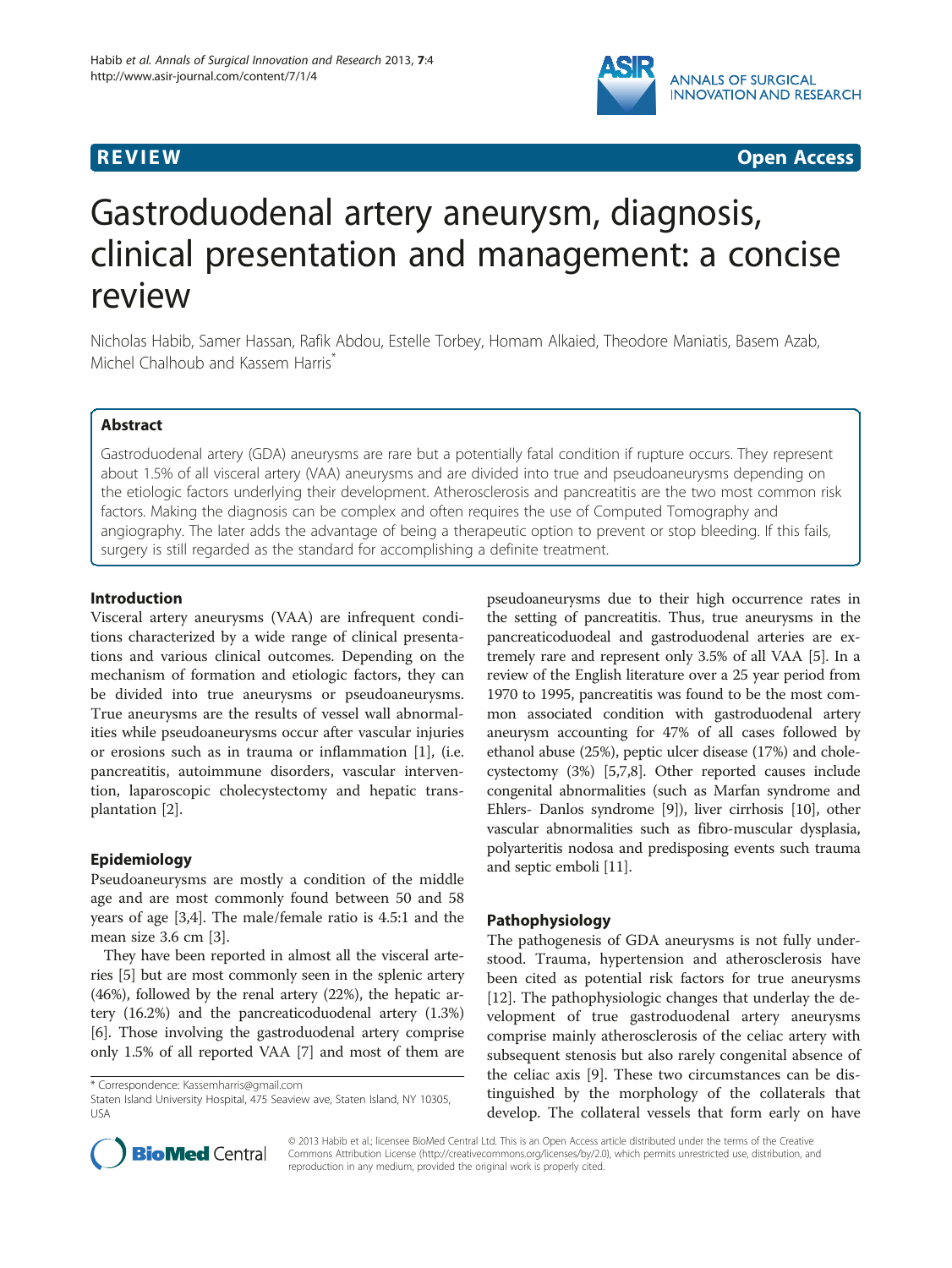usually parallel walls, are of uniform caliber and are limited to one or two vessels. In contrary, arteriosclerotic collaterals are more abundant, dilated and tortuous and hence more prone to aneursymal formation within the vessel's wall. This occurs regardless of the location of the stenosis [[13\]](#page-4-0).

The pancreaticoduodenal artery is the main collateral pathway between the celiac axis and the superior mesenteric artery. Increased blood flow in the pancreaticoduodenal artery, as compensation for celiac artery stenosis, may cause a pancreaticoduodenal artery aneurysm [[14](#page-4-0)]. The same theory suggests that occlusion or stenosis of the superior mesenteric artery or celiac axis could be an etiologic factor predisposing to the formation of a gastroduodenal artery aneurysm [\[13,15,16\]](#page-4-0).

As for pseudoaneurysms, inflammation with the most common cause being pancreatitis, results in vascular wall destruction that is mediated by pancreatic proteolytic enzymes leading to pseudoaneurysm formation [\[17\]](#page-4-0).

#### Clinical presentation

After reviewing the literature extending from1956 to 2011, 74 cases describing GDA aneurysms were collected from the Japanese and English literature. A gastrointestinal hemorrhage secondary to rupture of the aneurysm was found to be the most common clinical presentation (52%) while only 7.5% of GDA aneurysms remained asymptomatic (Table 1). Abdominal pain is the second most common symptom and occurs in 46% of cases. The mortality rate with rupture is about 40% [[18](#page-4-0)] and depends on the severity, speed of the blood loss and the anatomical site of the rupture. The highest mortality rate comes from rupture into the duodenum approaching 21% [\[8,19,20](#page-4-0)]. These patients present with hematemesis, melena, and hemodynamic shock [\[21](#page-4-0)]. Less frequently, patients with GDA can present with retroperitoneal or intraperitoneal bleeds [\[19,22](#page-4-0)-[24](#page-4-0)] with a 19% mortality rate. This could lead to gastric outlet obstruction [[22](#page-4-0)] and other nonspecific symptoms such as vomiting, diarrhea and jaundice secondary to compressive hematoma or external pressure by the aneurysm [\[19,25](#page-4-0),[26](#page-4-0)]. In addition, bleeding into the pancreatic duct manifesting as recurrent episodes of hemosuccus pancreaticus have been reported as well as bleeding into the common bile duct [\[27\]](#page-4-0). The presence of

#### Table 1 Common presenting symptoms of GDA

- 1. Rupture (hematemesis, melena, shock)
- 2. Abdominal pain
- 3. Gastric outlet obstruction
- 4. Compressive symptoms (nausea, vomiting)
- 5. Hemobilia/ Hemosuccus pancreaticus
- 6. Pulsatile abdominal mass/ Bruit
- 7. Asymptomatic

a pulsatile abdominal mass with or without a bruit on auscultation could be the sole warning sign [[22\]](#page-4-0) and should raise the suspicion of a GDA aneurysm with prompt diagnostic work up to preclude the worst outcome.

#### Diagnosis

Prior to the era of sophisticated imaging modalities the majority of cases of GDA aneurysms were undiagnosed until rupture occurred. Currently with the various imaging studies available, an increasingly larger number of cases are being incidentally detected in asymptomatic patients.

The gold standard diagnostic test is visceral angiography [[28](#page-4-0)] and it serves both diagnostic and therapeutic purposes by delineating the arterial anatomy and allowing therapeutic intervention [\[28,29\]](#page-4-0). It has the highest sensitivity (100%) followed by computed tomography (CT) (67%) and ultrasonography (US) (50%). CT scan has the advantage of being non invasive and localizing the aneurysm with its relations to surrounding structures (Figure 1). When performed in a patient with pancreatitis, CT scan can reveal a homogeneously enhancing structure within or adjacent to a pseudocyst which is highly suggestive of an associated pseudoaneurysm [\[30\]](#page-4-0). Threedimensional CT adds to the accuracy of the study [[4](#page-3-0)].

Doppler US may reveal turbulent arterial blood flow within or adjacent to a pseudocyst which is also suspicious for an aneurysm.

Plain X-ray of the abdomen is a rarely helpful study but may show shell-like calcifications in an atherosclerotic aneurysm [\[6](#page-3-0)].

New modalities such as Contrast-enhanced 3 dimensional magnetic resonance angiography or multidetector row computed tomography have been reported



Figure 1 Abdominal contrast enhanced computed tomography reveals retroperitoneal aneurysm (arrow) that is suspected to be arising from the gastroduodenal artery or one of its branches.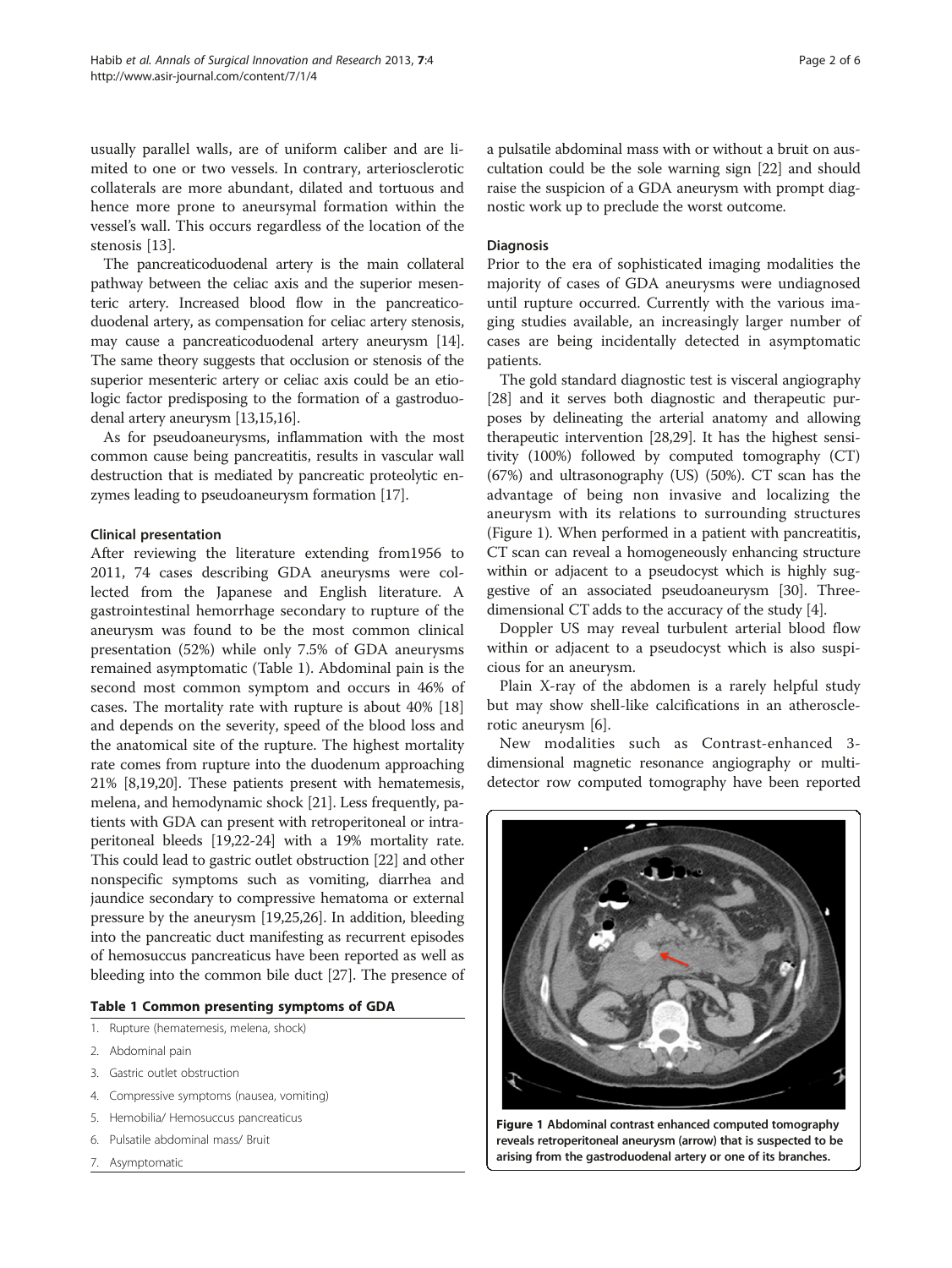<span id="page-2-0"></span>

to be as effective as visceral angiography in the diagnosis of abdominal vascular lesions [[31,32\]](#page-4-0). Other diagnostic studies are available including Pulse Doppler US, color Doppler US, endoscopic ultrasound and magnetic resonance imaging [\[33-35\]](#page-4-0) but are less frequently used.

#### **Treatment**

Once a GDA aneurysm ruptures, the patient faces a life threatening condition that could rapidly lead to death in 40% of cases [[18\]](#page-4-0). Therefore, it is of utmost importance to diagnose and treat GDA aneurysms before a fatal complication occurs. Such a complication is not always related to the size of the aneurysm and therefore treatment should be planed as soon as a diagnosis is made [[10](#page-4-0)]. Therapeutic strategies include surgical (revascularization, vessel ligature, aneurysmal sac exclusion) or endovascular interventions (coil embolization, stent placement), (Figure 2). The choice of the therapeutic procedure is made on individual basis and depends on the presenting symptom, the location of the aneurysm, and general condition of the patient and the risk of organ ischemia after the intervention [[10,15](#page-4-0)]. The traditional therapy of visceral artery aneurysms has been the surgical resection or ligation of the



Figure 3 Post embolization angiography showing insignificant residual filling of the gastroduodenal artery aneurysm.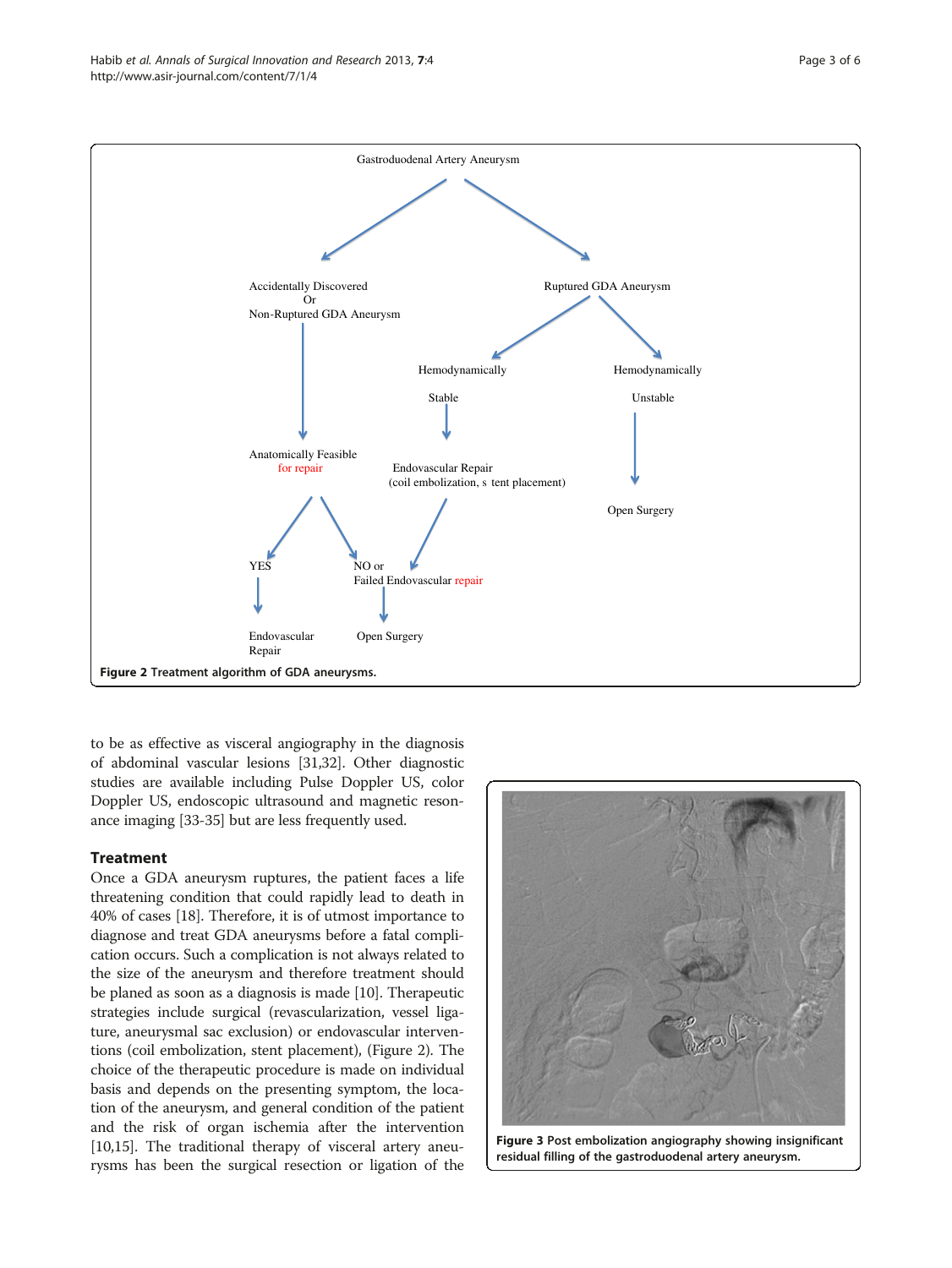<span id="page-3-0"></span>aneurysm. Recently, endovascular treatment, such as trans-catheter embolization, has been an alternative to open surgical repair and has become increasing popular [[16](#page-4-0)]. Open surgical approach of patients suffering from a VAA is a safe and life-saving procedure. In 88.2% of patients, the treatment remained successful after a mean follow-up of 54 months [[36](#page-4-0)]. Moreover, emergent surgery is the treatment of choice in case of aneurysmal rupture in a hemodynamically unstable patient and consists of ligation, aneurysmorrhaphy or bypass surgery [2]. If the condition of the patient allows it, the less invasive endovascular options should be exhausted before proceeding with surgery. If bleeding recurs or cannot be controlled, vascular surgery will still be a feasible alternative [[37](#page-4-0)]. Vascular reconstruction after exclusion of the aneurysm is not always necessary, as collaterals almost always exist between the visceral arteries. For example, vascular supply to the stomach comes from the both the GDA and the Superior Mesenteric Artery (SMA). Hence, vascular reconstruction is not essential after resection of a GDA aneurysm unless there is celiac artery occlusion, as ligation of the GDA may cause gangrene of the gallbladder and stomach, splenic necrosis or other disastrous consequences [1,[15,38\]](#page-4-0). However, adequate collateral flow should be documented with preoperative imaging if permitted. CT and magnetic resonance angiography demonstrate excellent resolution for preoperative planning but angiography may allow better evaluation of real time flow dynamics [\[31](#page-4-0)]. For those patients with celiac artery or SMA stenosis, trans-luminal angioplasty would be one way of avoiding the risk of organ ischemia before or after surgical resection of the aneurysm [\[39\]](#page-4-0). In cases of erosion into the surrounding bowel structure, endoscopic techniques to identify and stop the source of bleed can be attempted initially as long as the patient's condition allows it [\[15\]](#page-4-0). Therefore, the endovascular option being a less aggressive approach, performed under local anesthesia offers a good therapeutic alternative for those patients who are unfit for surgical treatment due to incapacitating comorbidities [[40](#page-4-0)] and is associated with a shorter hospital stay (Figure [3](#page-2-0)).

Endovascular options include embolization of the aneurysms or stent graft deployment [[41,42](#page-4-0)] (Figure 3). Some anatomical conditions are required though for technical feasibility of these procedures (saccular aneurysm with a narrow neck, fusiform aneurysm with adequate collateral flow, aneurysm of a vessel supplying an organ that has multiple arterial sources) [\[41,43](#page-4-0)].

Even though this less aggressive option plays an important role in high risk surgical candidates, it has its potential complications such as visceral ischemia resulting in sacrifice of the involved visceral vessel, end-organ thrombosis, and late-term vessel recanalization. Transcatheter embolization is the most popular endovascular intervention performed despite the potential risk of visceral ischemia and organ infarction [[44](#page-4-0)]. Other complications include coil/stent migration [[45,46\]](#page-4-0), intra-procedural aneurysm dissection, or rupture [\[47\]](#page-5-0), embolisms, access artery pseudoaneurysms and contrast-induced nephropathy. In contrast, surgical interventions have their own share of complications such as paralytic ileus, wound infection, massive bleeding, or acute pancreatitis [[41](#page-4-0)]. These complications have a significantly higher rate of occurrence in patients with previous abdominal surgery where adhesions are present, making the endovascular approach the preferred treatment option in those patients [[38\]](#page-4-0).

Despite the fact that endovascular treatments do not represent a standard option and require both a specific training and a learning curve, the development of new technologies, such as the multilayer stent, could offer a new alternative to VAA treatment, particularly in highrisk patients [[47\]](#page-5-0).

#### Conclusions

In conclusion, physicians might only encounter GDA aneurysms as an incidental finding on CT scans. In unfortunate patients, rupture might occur and lead to a fatal outcome if an emergent intervention is not made. Depending on the patient's condition, the decision to proceed with angiography or surgery should be taken without any delay to prevent the worst outcome.

#### Competing interests

The authors declare that they have no competing interests.

#### Authors' contributions

KH contributed to developing the review concept. KH, NH, SH, RA, and ET participated in writing the manuscript, interpreting the gathered data and approving the manuscript for submission. HA, TM, MC, and BA participated in research and data gathering. All authors read and approved the final manuscript.

#### Received: 30 March 2012 Accepted: 25 March 2013 Published: 16 April 2013

#### References

- Iyori K, Horigome M, Yumoto S, Yamadera Y, Saigusa Y, Iida F, et al: Aneurysm of the gastroduodenal artery associated with absence of the celiac axis: report of a case. Surg Today 2004, 34(4):360–362. Epub 2004/03/31.
- 2. Chong WW, Tan SG, Htoo MM: Endovascular treatment of gastroduodenal artery aneurysm. Asian Cardiovasc Thorac Ann 2008, 16(1):68–72. Epub 2008/02/05.
- 3. Morita Y, Kawamura N, Saito H, Shinohara M, Irie G, Okushiba S, et al: [Diagnosis and embolotherapy of aneurysm of the gastroduodenal artery]. Rinsho Hoshasen Clin Radiography 1988, 33(5):555-561. Epub 1988/05/01.
- 4. Matsuzaki Y, Inoue T, Kuwajima K, Ito Y, Okauchi Y, Kondo H, et al: Aneurysm of the gastroduodenal artery. Int Med (Tokyo, Japan) 1998, 37(11):930–933. Epub 1998/12/30.
- 5. Shanley CJ, Shah NL, Messina LM: Uncommon splanchnic artery aneurysms: pancreaticoduodenal, gastroduodenal, superior mesenteric, inferior mesenteric, and colic. Ann Vasc Surg 1996, 10(5):506–515. Epub 1996/09/01.
- 6. Deterling RA Jr: Aneurysm of the visceral arteries. J Cardiovasc Surg 1971, 12(4):309–322. Epub 1971/07/01.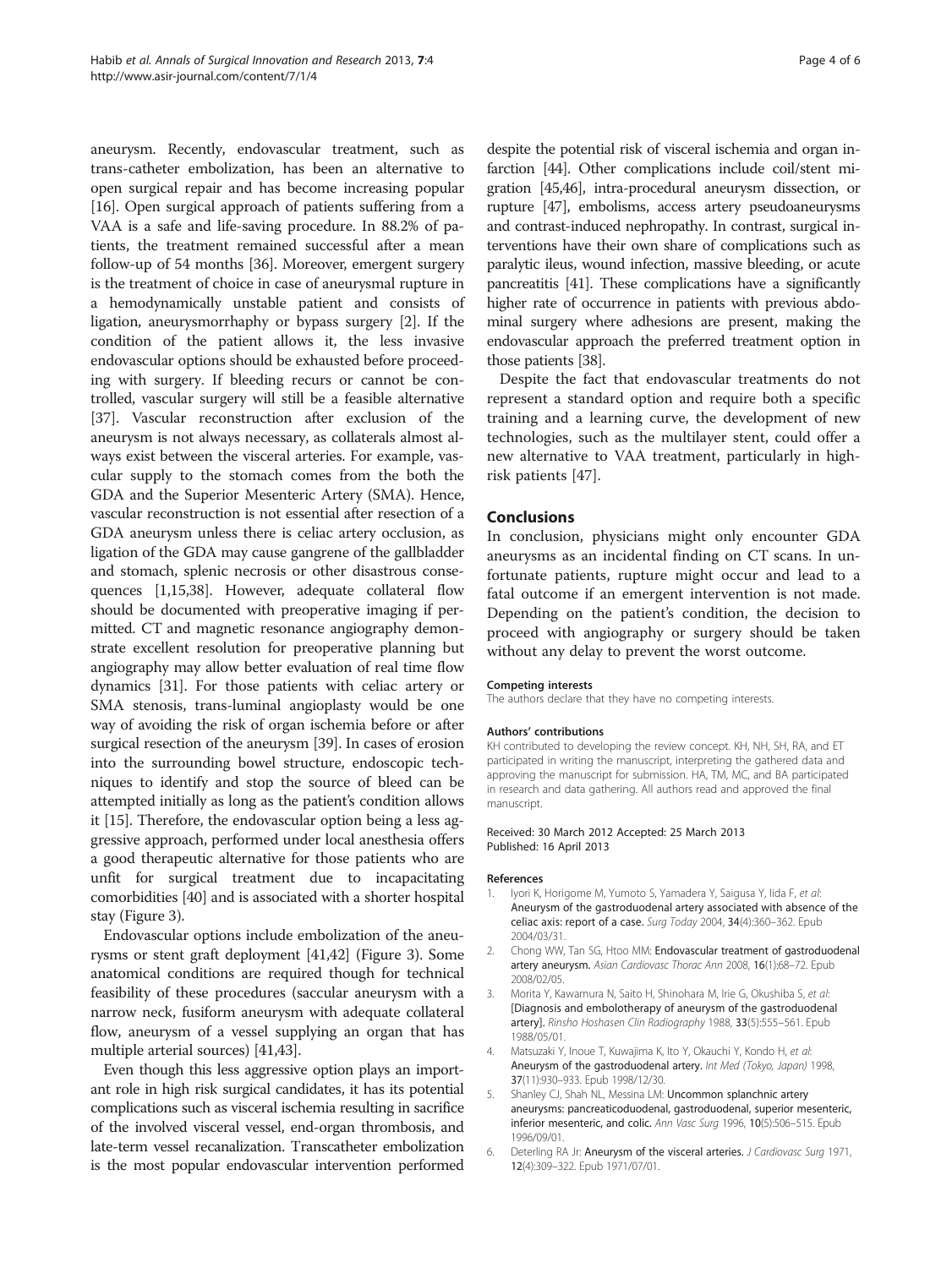- <span id="page-4-0"></span>7. White AF, Baum S, Buranasiri S: Aneurysms secondary to pancreatitis. AJR Am J Roentgenol 1976, 127(3):393–396. Epub 1976/09/01.
- 8. Kueper MA, Ludescher B, Koenigsrainer I, Kirschniak A, Mueller K, Wiskirchen J, et al: Successful coil embolization of a ruptured gastroduodenal artery aneurysm. Vasc Endovascular Surg 2007, 41(6):568–571. Epub 2008/01/02.
- 9. Koyazounda A, Jaillot P, Persico J, Thouret JM, Grand A: Aneurysm of the gastroduodenal artery ruptured into the peritoneum. Treatment by embolization. Presse Medicale (Paris, France: 1983 1994, 23(14):661-4. Epub 1994/04/09. Anevrysme de l'artere gastro-duodenale rompu en peritoine libre. Traitement par embolisation.
- 10. Matsuno Y, Mori Y, Umeda Y, Imaizumi M, Takiya H: Surgical repair of true gastroduodenal artery aneurysm: a case report. Vasc Endovascular Surg 2008, 42(5):497–499. Epub 2008/11/13.
- 11. Tulsyan N, Kashyap VS, Greenberg RK, Sarac TP, Clair DG, Pierce G, et al: The endovascular management of visceral artery aneurysms and pseudoaneurysms. J Vasc Offic Publ Soc Vasc Surg Int Soc Cardiovasc Surg North Am Chapter 2007, 45(2):276–283. discussion 83. Epub 2007/02/01.
- 12. Coll DP, Ierardi R, Kerstein MD, Yost S, Wilson A, Matsumoto T: Aneurysms of the pancreaticoduodenal arteries: a change in management. Ann Vasc Surg 1998, 12(3):286–291. Epub 1998/05/20.
- 13. Gouny P, Fukui S, Aymard A, Decaix B, Mory H, Merland JJ, et al: Aneurysm of the gastroduodenal artery associated with stenosis of the superior mesenteric artery. Ann Vasc Surg 1994, 8(3):281–284. Epub 1994/05/01.
- 14. Quandalle P, Chambon JP, Marache P, Saudemont A, Maes B: Pancreaticoduodenal artery aneurysms associated with celiac axis stenosis: report of two cases and review of the literature. Ann Vasc Surg 1990, 4(6):540–545. Epub 1990/11/01.
- 15. Vogler C, Faiss J, Krause FJ, Schwamborn G: [Aneurysm of the gastroduodenal artery with aplasia of the celiac trunk]. Der Chirurg Zeitschrift fur alle Gebiete der operativen Medizen 1991, 62(6):503-504. Epub 1991/06/01. Aneurysma der Arteria gastroduodenalis mit Aplasie des Truncus coeliacus.
- 16. Schweizer W, Gries NC, Maddern G, Triller J: Splenic infarction complicating ligation of a gastroduodenal artery aneurysm. Dig Surg 1999, 16(3):236–237. Epub 1999/08/07.
- 17. Bergert H, Hinterseher I, Kersting S, Leonhardt J, Bloomenthal A, Saeger HD: Management and outcome of hemorrhage due to arterial pseudoaneurysms in pancreatitis. Surgery 2005, 137(3):323–328. Epub 2005/03/05.
- 18. Lee PC, Rhee RY, Gordon RY, Fung JJ, Webster MW: Management of splenic artery aneurysms: the significance of portal and essential hypertension. J Am Coll Surg 1999, 189(5):483–490. Epub 1999/11/05.
- 19. Moore E, Matthews MR, Minion DJ, Quick R, Schwarcz TH, Loh FK, et al: Surgical management of peripancreatic arterial aneurysms. J Vasc Surg Offic Publ Soc Vasc Surg Int Soc Cardiovasc Surg North Am Chapter 2004, 40(2):247–253. Epub 2004/08/07.
- 20. Rowsell C, Moore TL, Streutker CJ: Aneurysm of the gastroduodenal artery presenting as a bleeding duodenal ulcer. Clin Gastroenterology Hepatol Offic Clin Pract J Am Gastroenterological Assoc 2006, 4(10):xxviii. Epub 2006/06/08.
- 21. Skok P, Sinkovic A: Acute hemorrhage into the peritoneal cavity--a complication of chronic pancreatitis with pseudocyst: a case report from clinical practice. Hepatogastroenterology 1999, 46(25):518–521. Epub 1999/05/06.
- 22. Eckhauser FE, Stanley JC, Zelenock GB, Borlaza GS, Freier DT, Lindenauer SM: Gastroduodenal and pancreaticoduodenal artery aneurysms: a complication of pancreatitis causing spontaneous gastrointestinal hemorrhage. Surgery 1980, 88(3):335–344. Epub 1980/09/01.
- 23. Iyomasa S, Matsuzaki Y, Hiei K, Sakaguchi H, Matsunaga H, Yamaguchi Y: Pancreaticoduodenal artery aneurysm: a case report and review of the literature. J Vasc Surg Offic Publ Soc Vasc Surg Int Soc Cardiovasc Surg North Am Chapter 1995, 22(2):161–166. Epub 1995/08/01.
- 24. Harris K, Chalhoub M, Koirala A: Gastroduodenal artery aneurysm rupture in hospitalized patients: An overlooked diagnosis. World J Gastrointest Surg 2010, 2(9):291–294. Epub 2010/12/17.
- 25. Bassaly I, Schwartz IR, Pinchuck A, Lerner R: Aneurysm of the gastroduodenal artery presenting as common duct obstruction with jaundice. Review of literature. Am J Gastroenterol 1973, 59(5):435-440. Epub 1973/05/01.
- 26. Bohl JL, Dossett LA, Grau AM: Gastroduodenal artery pseudoaneurysm associated with hemosuccus pancreaticus and obstructive jaundice.

J Gastrointest Surg Offic J Soc Surg Alimentary Tract 2007, 11(12):1752–1754. Epub 2007/07/20.

- 27. Fodor M, Fodor L, Ciuce C: Gastroduodenal artery pseudoaneurysm ruptured in the common bile duct. Acta Chir Belg 2010, 110(1):103–105. Epub 2010/03/24.
- 28. Yeh TS, Jan YY, Jeng LB, Hwang TL, Wang CS, Chen MF: Massive extraenteric gastrointestinal hemorrhage secondary to splanchnic artery aneurysms. Hepatogastroenterology 1997, 44(16):1152–1156. Epub 1997/07/01.
- 29. Boudghene F, L'Hermine C, Bigot JM: Arterial complications of pancreatitis: diagnostic and therapeutic aspects in 104 cases. J Vasc Int Radiol JVIR 1993, 4(4):551–558. Epub 1993/07/01.
- 30. Burke JW, Erickson SJ, Kellum CD, Tegtmeyer CJ, Williamson BR, Hansen MF: Pseudoaneurysms complicating pancreatitis: detection by CT. Radiology 1986, 161(2):447. Epub 1986/11/01.
- 31. Pilleul F, Beuf O: Diagnosis of splanchnic artery aneurysms and pseudoaneurysms, with special reference to contrast enhanced 3D magnetic resonance angiography: a review. Acta Radiol (Stockholm, Sweden: 1987) 2004, 45(7):702–708. Epub 2004/12/31.
- 32. Frauenfelder T, Wildermuth S, Marincek B, Boehm T: Nontraumatic emergent abdominal vascular conditions: advantages of multi-detector row CT and three-dimensional imaging. RadioGraphics Rev Publ Radiol Soc North Am Inc 2004, 24(2):481–496. Epub 2004/03/18.
- 33. Katsumori T, Yamane T, Yokoyama Y: Ultrasonographic findings of a case of gastroduodenal and splenic artery aneurysms by B-mode, two dimensional and pulsed Doppler US, Nihon Cho-onpa Igakukaishi (JSUM Proceedings). 1990.
- 34. el-Dosoky MM, Reeders JW, Dol J, Bienfait HP: Radiological diagnosis of gastroduodenal artery pseudoaneurysm in acute pancreatitis. Eur J Radiol 1994, 18(3):235–237. Epub 1994/08/01.
- 35. Ochi T, Suzuki T, Yoshioka N, Ogawa Y, Inagaki T, Suzuki S: [A case of aneurysm of the gastroduodenal artery diagnosed by endoscopic ultrasonography--review of literatures in Japan]. Nihon Shokakibyo Gakkai zasshi Jpn J Gastro-enterology 1992, 89(2):522–527. Epub 1992/02/01.
- 36. Grotemeyer D, Duran M, Park EJ, Hoffmann N, Blondin D, Iskandar F, et al: Visceral artery aneurysms--follow-up of 23 patients with 31 aneurysms after surgical or interventional therapy. Langenbeck's archives Surg Deutsche Gesellschaft fur Chirurgie 2009, 394(6):1093–1100. Epub 2009/03/13.
- 37. Germanos S, Soonawalla Z, Stratopoulos C, Friend PJ: Pseudoaneurysm of the gastroduodenal artery in chronic pancreatitis. J Am Coll Surg 2009, 208(2):316. Epub 2009/02/21.
- 38. Sessa C, Tinelli G, Porcu P, Aubert A, Thony F, Magne JL: Treatment of visceral artery aneurysms: description of a retrospective series of 42 aneurysms in 34 patients. Ann Vasc Surg 2004, 18(6):695–703. Epub 2004/12/16.
- 39. Sessa C, Vokrri L, Porcu P, Maurin M, Stahl JP, Magne JL: Abdominal aortic aneurysm and Coxiella burnetii infection: report of three cases and review of the literature. J Vasc Surg Offic Publ Soc Vasc Surg Int Soc Cardiovasc Surg North Am Chapter 2005, 42(1):153–158.
- 40. Sachdev U, Baril DT, Ellozy SH, Lookstein RA, Silverberg D, Jacobs TS, et al: Management of aneurysms involving branches of the celiac and superior mesenteric arteries: a comparison of surgical and endovascular therapy. J Vasc Surg Offic Publ Soc Vasc Surg Int Soc Cardiovasc Surg North Am Chapter 2006, 44(4):718–724. Epub 2006/10/03.
- 41. Saltzberg SS, Maldonado TS, Lamparello PJ, Cayne NS, Nalbandian MM, Rosen RJ, et al: Is endovascular therapy the preferred treatment for all visceral artery aneurysms? Ann Vasc Surg 2005, 19(4):507. Epub 2005/06/30.
- 42. Piffaretti G, Tozzi M, Carrafiello G, Caronno R, Lagana D, Recaldini C, et al: A case of gastroduodenal artery aneurysm in a HIV-positive patient treated by combined percutaneous thrombin injection and endovascular coil embolization. J Cardiovasc Surg 2008, 49(5):659–661. Epub 2008/08/02.
- 43. Carmeci C, McClenathan J: Visceral artery aneurysms as seen in a community hospital. Am J Surg 2000, 179(6):486–489. Epub 2000/09/27.
- 44. Kasirajan K, Greenberg RK, Clair D, Ouriel K: Endovascular management of visceral artery aneurysm. J Endovasc Ther Offic J Inter Soc Endovasc Specialists 2001, 8(2):150-155. Epub 2001/05/19.
- 45. Dinter DJ, Rexin M, Kaehler G, Neff W: Fatal coil migration into the stomach 10 years after endovascular celiac aneurysm repair. J Vasc Intervent Radiol JVIR 2007, 18(1 Pt 1):117–120. Epub 2007/02/14.
- 46. Takahashi T, Shimada K, Kobayashi N, Kakita A: Migration of steel-wire coils into the stomach after transcatheter arterial embolization for a bleeding